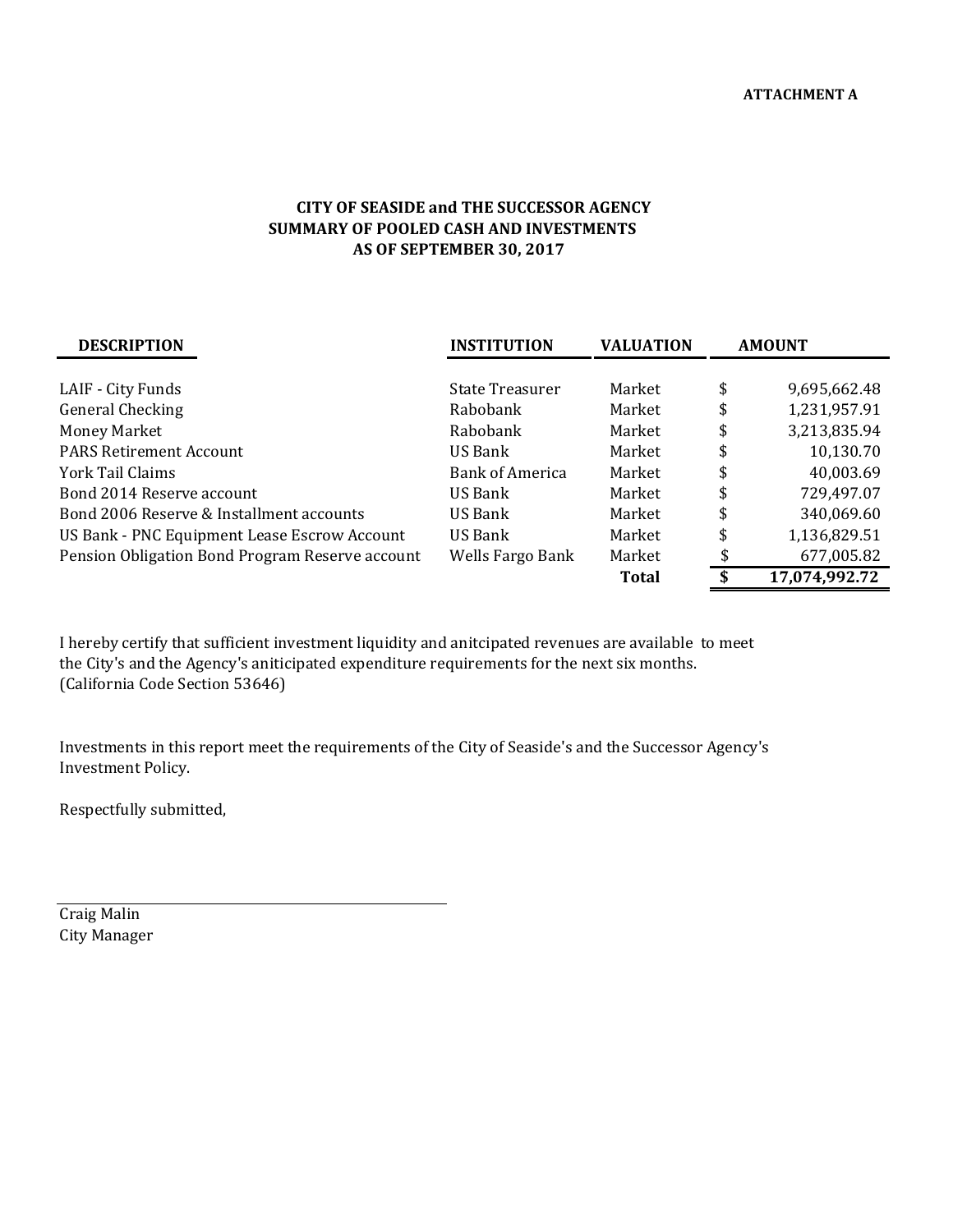## **CITY OF SEASIDE and THE SUCCESSOR AGENCY CASH AND INVESTMENT REPORT ‐ DETAIL AS OF SEPTEMBER 30, 2017**

Book % of Market Yield Value Total Value **Investments** State Treasurer LAIF - City Account **1.08% 1.08% 9,695,662.48 56.78% 9,695,662.48 Checking Account** Rabobank - General Checking **1,231,957.91 1,231,957.91 1,231,957.91 1,231,957.91 1,231,957.91** Rabobank - Money Market **0.20% 3,213,835.94 18.82% 3,213,835.94 18.82%** 3,213,835.94 **PARS Retirement Account 10.130.70 10,130.70 10,130.70 10,130.70 10,130.70** Bank of America-York Checking **0.00% 40,003.69 0.23% 40,003.69**  US Bank - Redevelopment Agency Merged Area Refunding 2014 Bonds **Installment Payment, Reserve 1.27% 8.28 and 1.27% 8.28 and 1.27% 8.27% 8.27% 8.27% 729,497.07** US Bank - Golf Course 2006 Bonds **Installment Payment, Reserve 1.99% 340,069.60 1.99% 340,069.60 1.99% 340,069.60** US Bank - PNC Equipment Lease Escrow Account **0.03%** 1,136,829.51 **6.66%** 1,136,829.51 Wells Fargo Bank Pension Obligation Bond Program Reserve Account **0.00%** 677,005.82 **8.96%** 677,005.82 **Total Cash and Investments 17,074,992.72 100.00% 17,074,992.72**

**Exhibit B**